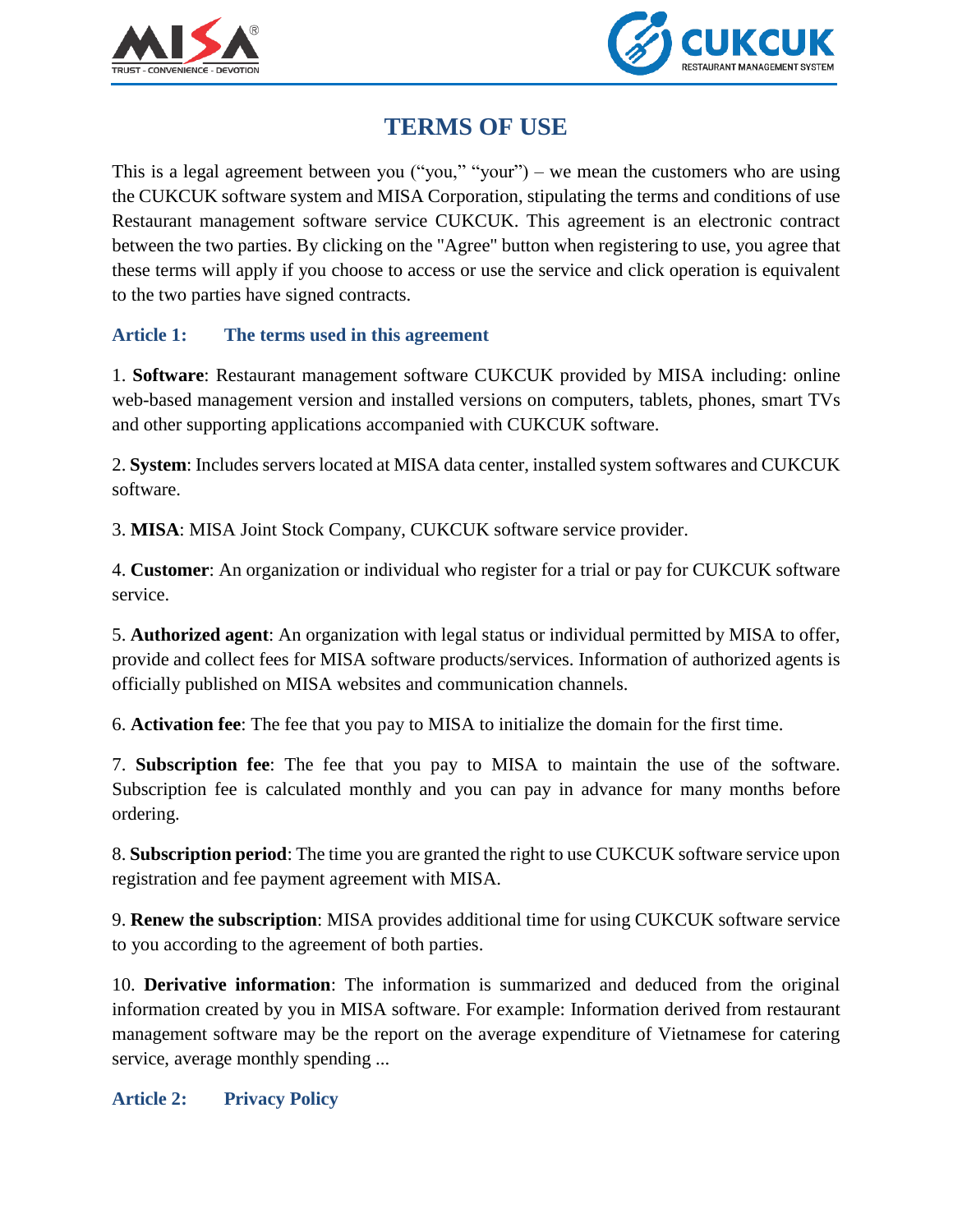



1. Please refer to CUKCUK's Privacy Policy, available at [Security Policy](/Portals/0/Upload2019/Documents/CUKCUK-Security_policy.pdf) for information on how CUKCUK collects, uses and discloses personally identifiable information from Users.

2. By using CUKCUK Services you agree to our use, collection and disclosure of personally identifiable information in accordance with the Privacy Policy. Furthermore, as a Subscriber, you agree to establish and maintain a privacy policy that complies with local laws in your rightful power and that is consistent with the CUKCUK Privacy Policy. You agree that CUKCUK may collect, maintain and use non-personally identifiable data including User Content in aggregated form for its business purposes, including the improvement and enhancement of its services …

## **Article 3: Right to use the software**

1. You can use all the features of the software during the period of the subscription.

2. Subscribers registered and paid for use will be granted a domain named according to your registration to use and contain customer data. In case you want to change another domain name, please request to change domain name according to MISA's regulations. After granting a new domain name, MISA will cancel the subscription of the old domain name to ensure each customer subscription has only one domain name maintained.

3. You are not allowed to use software services to do data updates, send emails, write articles, transmit data and other acts with these following purposes:

a. Harming or disturbing others or causing damages to people and property;

b. Involving in the publication of fraudulent information or documents, discreditation, harassment or obscenity;

c. Infringing upon privacy or religious, gender and disability discrimination;

d. Infringing upon intellectual property rights or other property rights;

e. Interfering with or disrupting the Service (including but not limit to access to the Service through any means of machinery or software);

f. Breach of the law.

4. Before expiration, you need to renew the subscription to continue using the software. The time of renewal is calculated from the expiry date of the previous registration.

5. When the subscription expires, the software will not allow you to log in.

6. When the subscriber is overdue for more than 30 days, if you have not completed the registration and payment for the subscription extension, MISA will cancel the subscription and delete customer data. You are unable to use CUKCUK software service after the subscription is being cancel.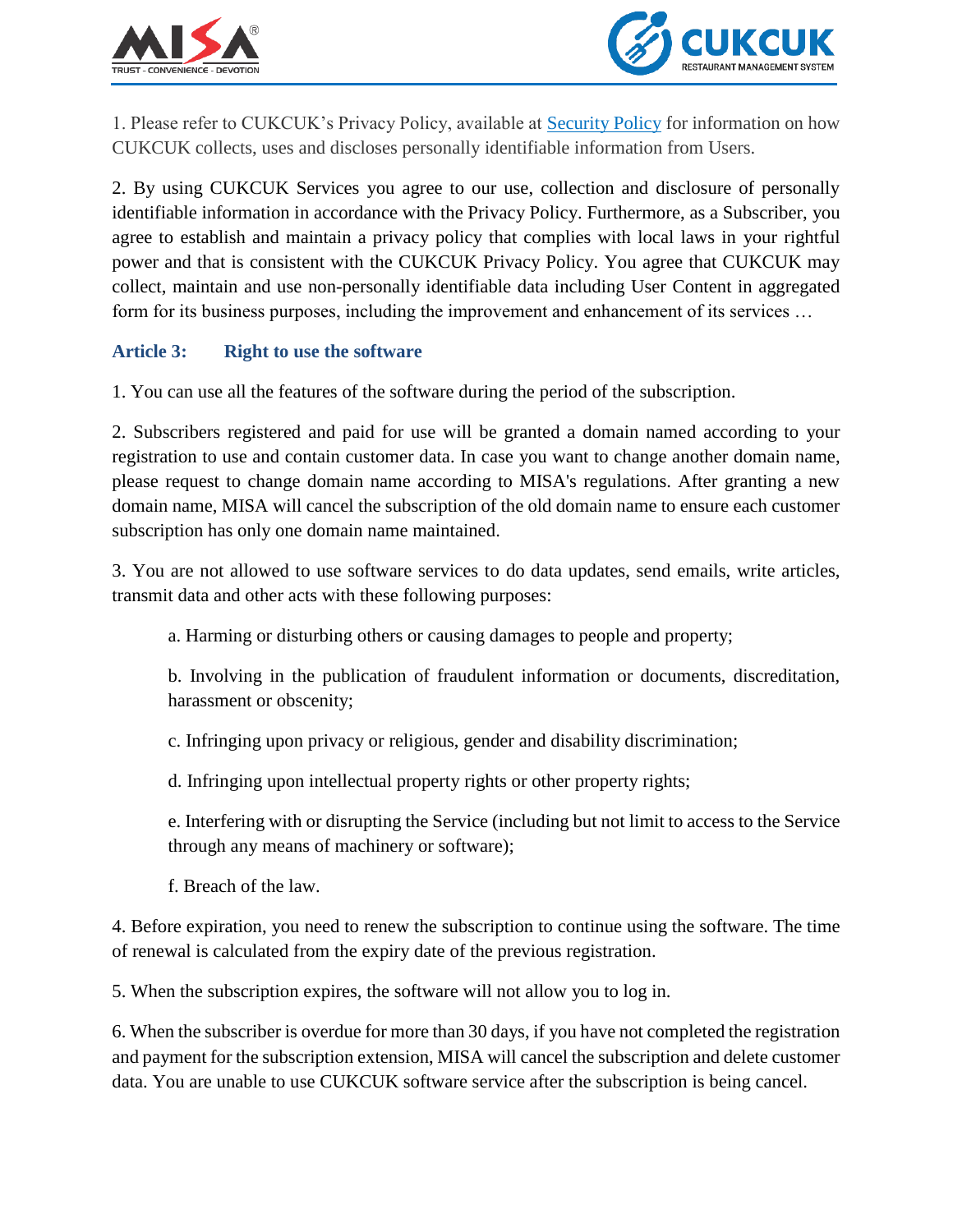



7. When cancelling a subscription using CUKCUK software, MISA will notify via email in case:

a. You do not register and pay for renewal to MISA if the expiry period exceeds 30 days;

b. You require cancelling the software subscription;

c. You violate the purpose of using the software stated in this agreement;

d. You violate the laws and the authority requires MISA to stop providing subscription services to you.

# **Article 4: Price policy and payment method**

1. You pay for the activation and subscription fee to MISA when starting to use the software.

2. You are responsible for paying 100% of the value of the package of products / services that you choose to buy immediately after you send the order to MISA or MISA's Authorized agents.

3. The time for starting the subscription fee is calculated from the date MISA transfers your information to access the software based on MISA notification email.

4. The payment of the next period must be made before the expiry date of the previous subscription period. MISA or MISA's Authorized agents will send the notification of the subscription fee that you are using.

5. MISA has the power to adjust subscription fees and publish them directly on the website https://www.cukcuk.com. In case you have paid the subscription fee in advance for many periods, the subscription fee will not change during the term that you have paid.

6. You are responsible for paying MISA by cash, bank transfer or online payment via a third party such as banks or partners. In case of cash payment, you must only pay MISA staff who presents the following documents: Introduction letter of the Company / Representative Office of MISA Joint Stock Company about receive cash (specify the amount), MISA employee card, original identity card or identity card of the person listed in the referral.

7. MISA does not accept refunds after MISA has completed the obligation to transfer products and services to you.

8. MISA or MISA's Authorized agents will issue and send invoices based on the information provided after receiving 100% of your payment for the package value accordance with the issuance rule of MISA or MISA's Authorized agents

## **Article 5: Hand over products and services**

1. MISA is responsible for handing over to you the right to use the software within 7 days after you complete payment obligations for MISA.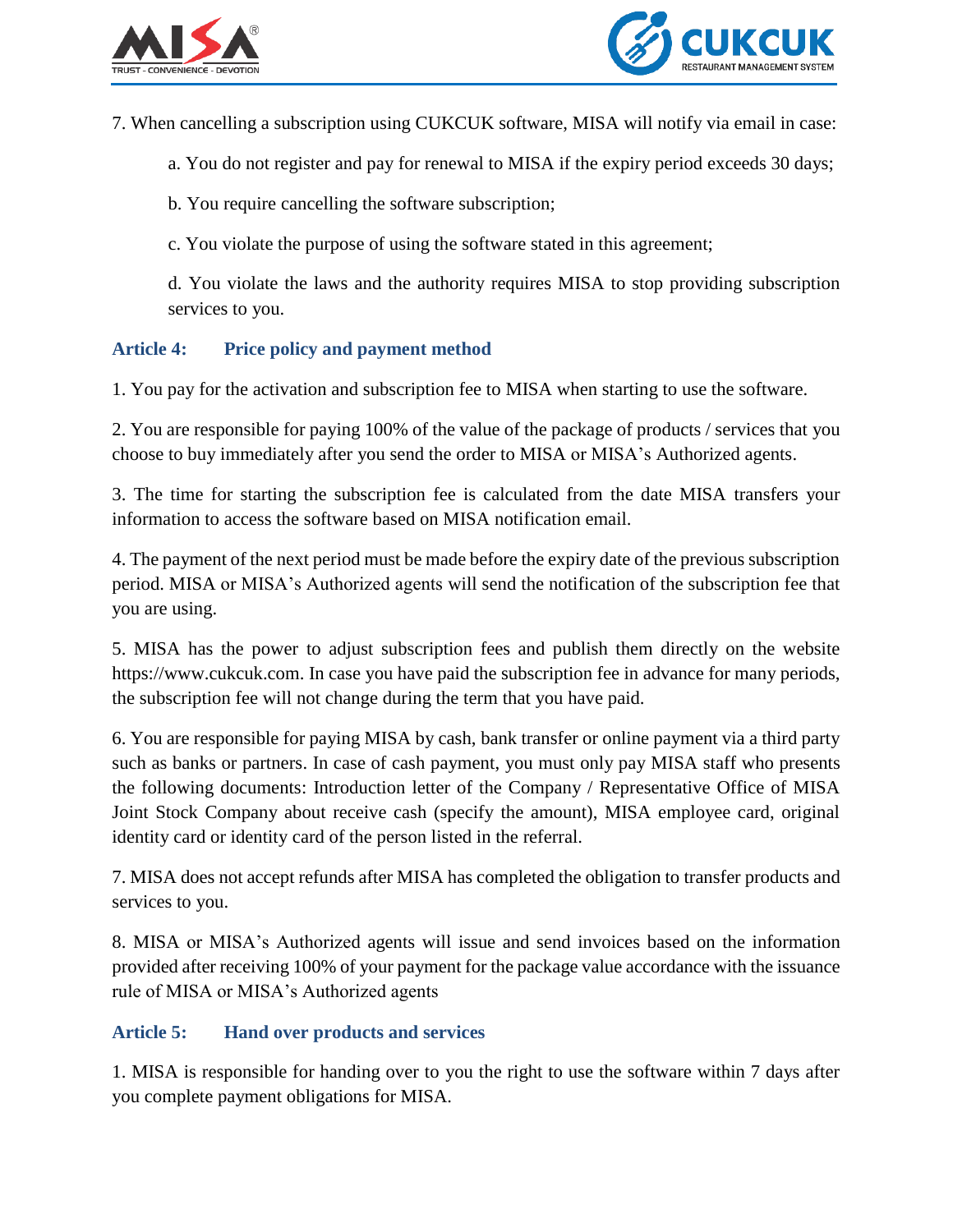



2. You are responsible for logging in the software to check the expiry date according to the access information sent by MISA via email. When you log into the software, it seems that MISA has fulfilled the obligation to hand over the product and the charge starts from this point.

3. You are responsible for preparing equipment, manpower and transmission lines in accordance with MISA's recommendations stated in the software to organize the exploitation and operation of the software system.

4. You are responsible for receiving and using the software in accordance with MISA's guidelines and recommendations published in the software.

5. When receiving the access account from MISA, you are responsible for changing the default password in the first time using the software.

## **Article 6: Consulting and supporting service**

1. MISA and MISA's Authorized agents are responsible for providing supporting and consulting services during the use of CUKCUK software through customer supporting and consulting channels such as email, hotline and other forms of support, which are published at the website http://www.cukcuk.com.

2. You actively use and exploit the instruction documents, movies at [http://help.cukcuk.com](http://help.cukcuk.com/) and other supporting pages, which are published at at the website http://www.cukcuk.com.

3. When using the consulting/supporting service of MISA or MISA's Authorized agents through Support center (if available), you accept to pay telephone fees in accordance with the regulations of the telecom service provider.

4. Supporting and consulting services through other forms (such as supporting and consulting services at your requested locations, re-training service for you) will be agreed on by both sides about the cost and method with the documents when request arises.

## **Article 7: Update, warranty, maintenance**

1. MISA is responsible for ensuring technical conditions so that you can use the software 24 hours a day and 7 days a week except for maintenance, upgrading and troubleshooting time for the system. The system downtime for maintenance or upgrading or synchronizing will be notified by MISA directly in the software in advance. Maintenance or upgrading schedules or backups will be done daily or weekly or monthly or annually and preferably at night when the system is least used.

2. MISA is responsible for troubleshooting problems of the system at least 8 working hours after receiving your requests.

3. MISA is responsible for updating the latest version of the free software to use during the subscription period that you have registered and paid for MISA.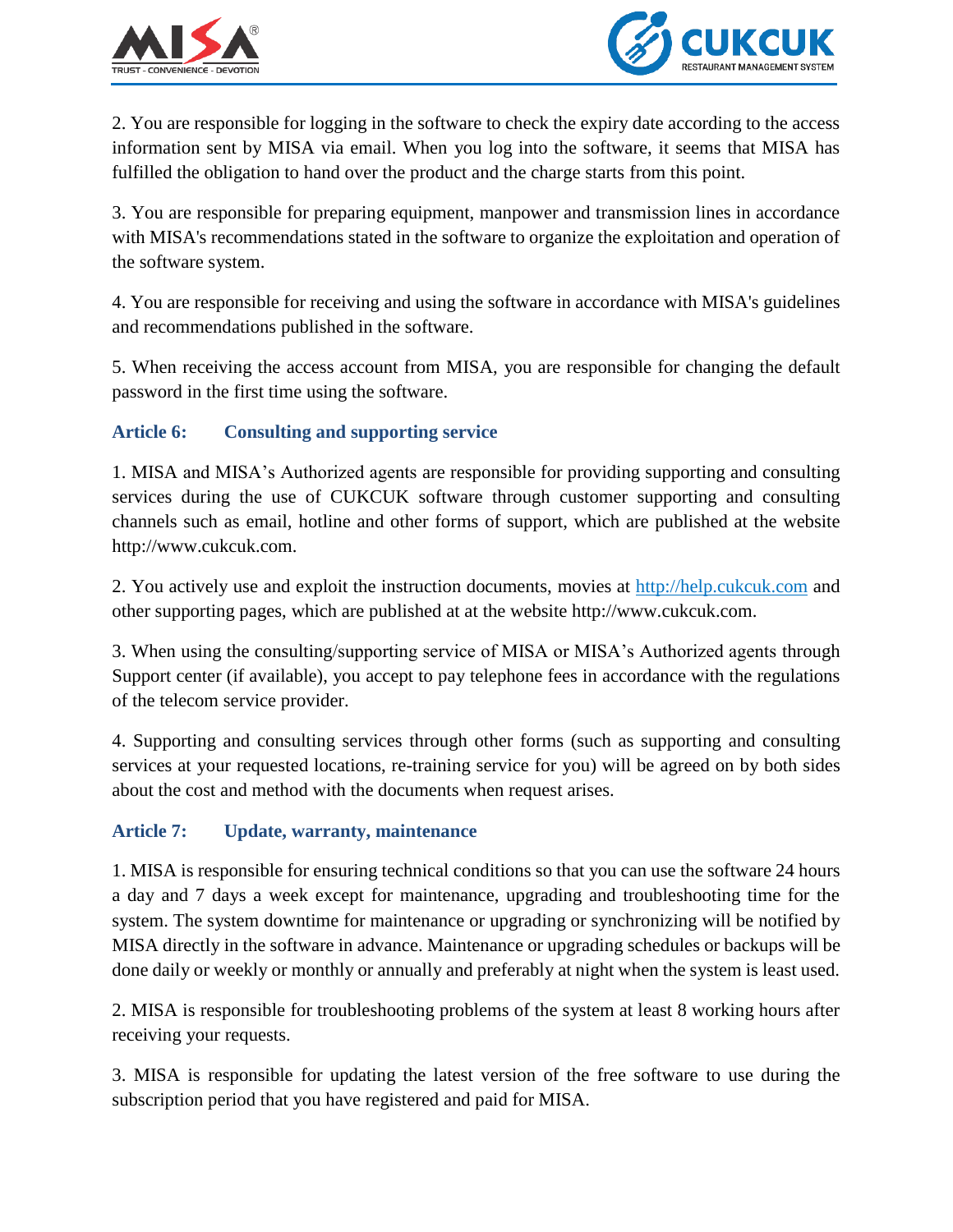



4. You agree to accept all necessary corrections, bug fixes, upgrades and maintenance so that the features of the service can operate correctly and ensure the security of the service. Except for emergencies, MISA will notify you of the schedule of these bug fixes and upgrades in advance.

5. When the subcription is nearly expired, MISA or MISA's Authorized agents takes responsibility for informing you directly on CUKCUK software as follows:

a. Within 30 days before the expiration date: Notify you the remaining time of the subscription and instruct you to renew the subscription procedure;

b. When the subscription expires, MISA will notify that the subscription has expired, you need to renew it to continue using the software;

c. Expired for more than 30 days, MISA will do the subscription cancellation and remove customer data.

6. You can look up the expiry time of the subscriber directly on the software according to the user instruction documents of the software.

## **Article 8: Service trial (Free trial)**

1. You can register their trial account at website [https://www.cukcuk.com.](https://www.cukcuk.com/) When using the trial CUKCUK software, you can:

a. Make full use of all software functions;

b. The trial period is at least 15 days accordance with the trial policy of MISA or MISA's Authorized agents

2. MISA will inform the terms of using CUKCUK trial software as follows:

a. Within 15 days before the expiration date, MISA will notify the remaining using period and instruct you to complete the official registration procedure;

b. At the end of the trial period, MISA will notify that the trial subscription has expired, you need to subcribe for official use to continue using the software;

c. If the trial period expired more than 30 days, MISA will do subscription cancellation and delete customer trial data

3. When you register for the trial of CUKCUK software service, MISA will provide free service to you until:

- a. You officially use the service;
- b. Trial period expires.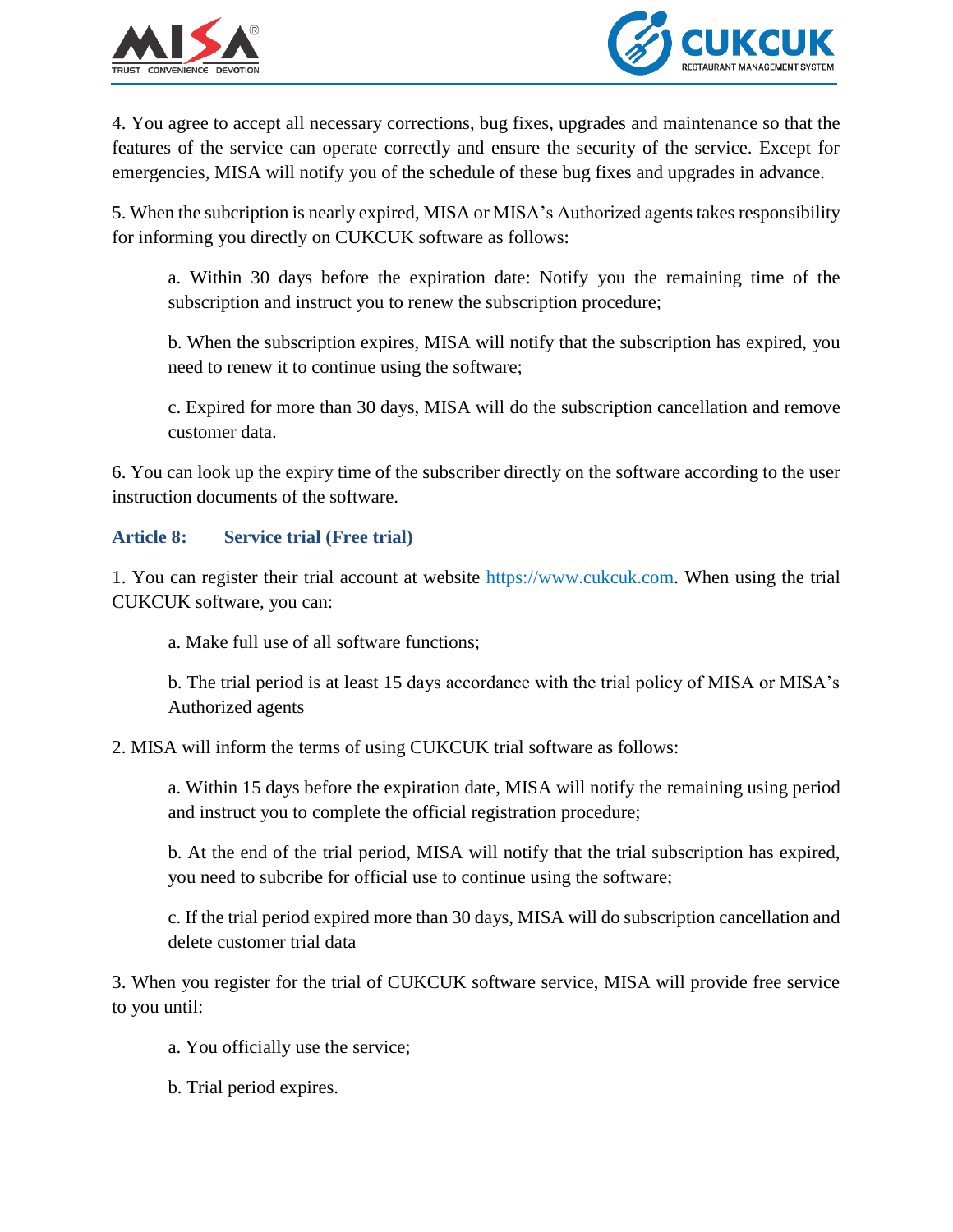



4. MISA is not responsible for any customer interests related to this trial process.

5. At the end of the trial period, all customer trial data will be removed from the system, unless you register to the official subscription form and is accepted by MISA.

#### **Article 9: Security**

1. MISA or MISA's Authorized agents are responsible for implementing and maintaining all administrative, physical and technical safeguards to ensure the confidentiality and integrity of customer data. MISA commits:

a. Do not modify customer data without your consent or not for the purpose of overcoming errors or incidents;

b. Do not disclose customer data unless it is required by law or authorized by yourselves;

c. Do not access data and/or alter customer data except for correcting technical errors or your requests when using support services.

2. MISA or MISA's Authorized agents are responsible for securing all information about your data and is not allowed to disclose to any other third party except as required by the competent authorities. MISA is not responsible for any data loss or confidentiality of customer information accidentally or intentionally caused.

3. You are responsible for identifying and validating the rights of all users to access customer data.

4. You are responsible for securing user account information confidentially.

5. You are responsible for all activities performed by the user accounts and are responsible for notifying MISA of unauthorized access immediately.

6. MISA does not have any responsibility of damages caused, including that individuals who do not have right to access to the service due to a device, software, or internal network error, or any customer recklessness.

7. To the scope of this agreement, "Confidential Information" includes: Customer data, proprietary technology of each party, business process and product technical information, design, and the entire process of interaction between the two parties involved in the service. In addition to the mentioned content above, "Confidential Information" does not include information:

- a. Known by the public;
- b. Known in the industry before revealing;
- c. Known by the public not to be the fault of the receiving party;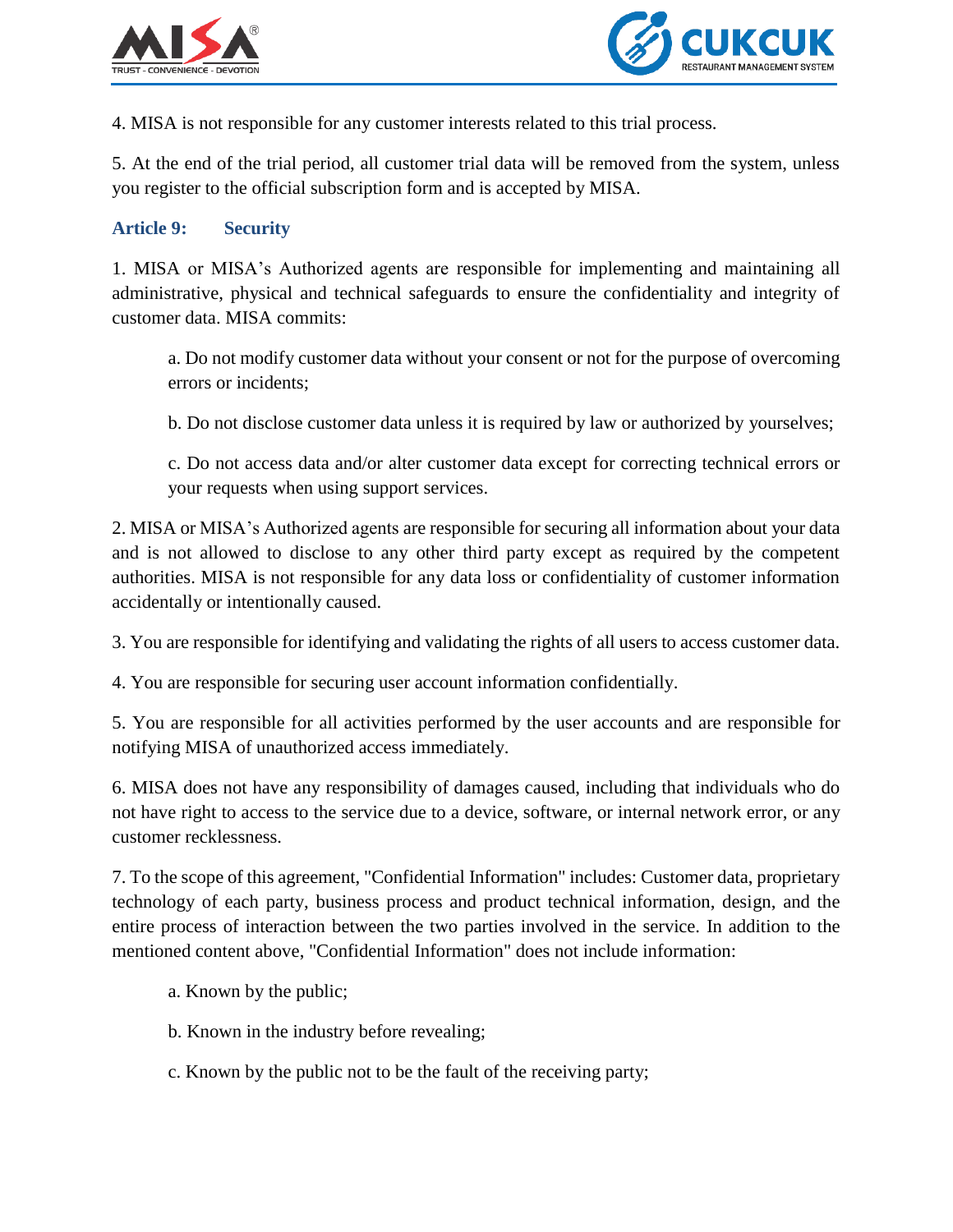



d. The aggregated data does not contain any personal information or specific customer information.

8. You and MISA or MISA's Authorized agents agree:

a. Take necessary measures to keep confidential all "Confidential Information";

b. Do not copy, provide part or all of confidential information to any other third party without the consent of the party with the ownership of "Confidential Information";

c. Do not use the "Confidential Information" provided by the parties for other purposes apart from implementing this agreement.

#### **Article 10: Software and data copyright**

1. MISA is the owner and has copyright for CUKCUK software.

2. You have right to use the software to create data for the organization work and have right to download the data entered by themselves into the system during the software subscription period.

3. You agree that the product / service includes and not limited to the followings: user interface, audio clip, video, instruction content and software used to implement products / services owned by MISA and protected by intellectual property and copyright laws. You agree not to use such proprietary information or materials in any manner except for the purpose of using the product / service under this Agreement. No part of the product / service may be copied in any form or by any means, unless precisely permitted under these terms.

4. You agrees not to modify, rent, lease, lend, sell, distribute, or create derivative products based on products / services in any way, and not to exploit products / services in any unauthorized manner, including and not limiting to infringement or burdening on the capacity of the network system.

5. The use of software or any part of the product / service, unless the use of the product / service authorized under this agreement, is prohibited and infringes the intellectual property rights, and you are subject to sanctions in accordance with administrative, criminal and civil laws including monetary compensation for copyright infringement.

6. In order for MISA to provide service software, you agree to let MISA to handle and transmit your data.

#### **Article 11: The limitation of MISA's responsibility in using software**

1. MISA has the right but no obligation in carrying out corrective actions if you violate the terms and conditions in this agreement. MISA does not have any liability in any situations that MISA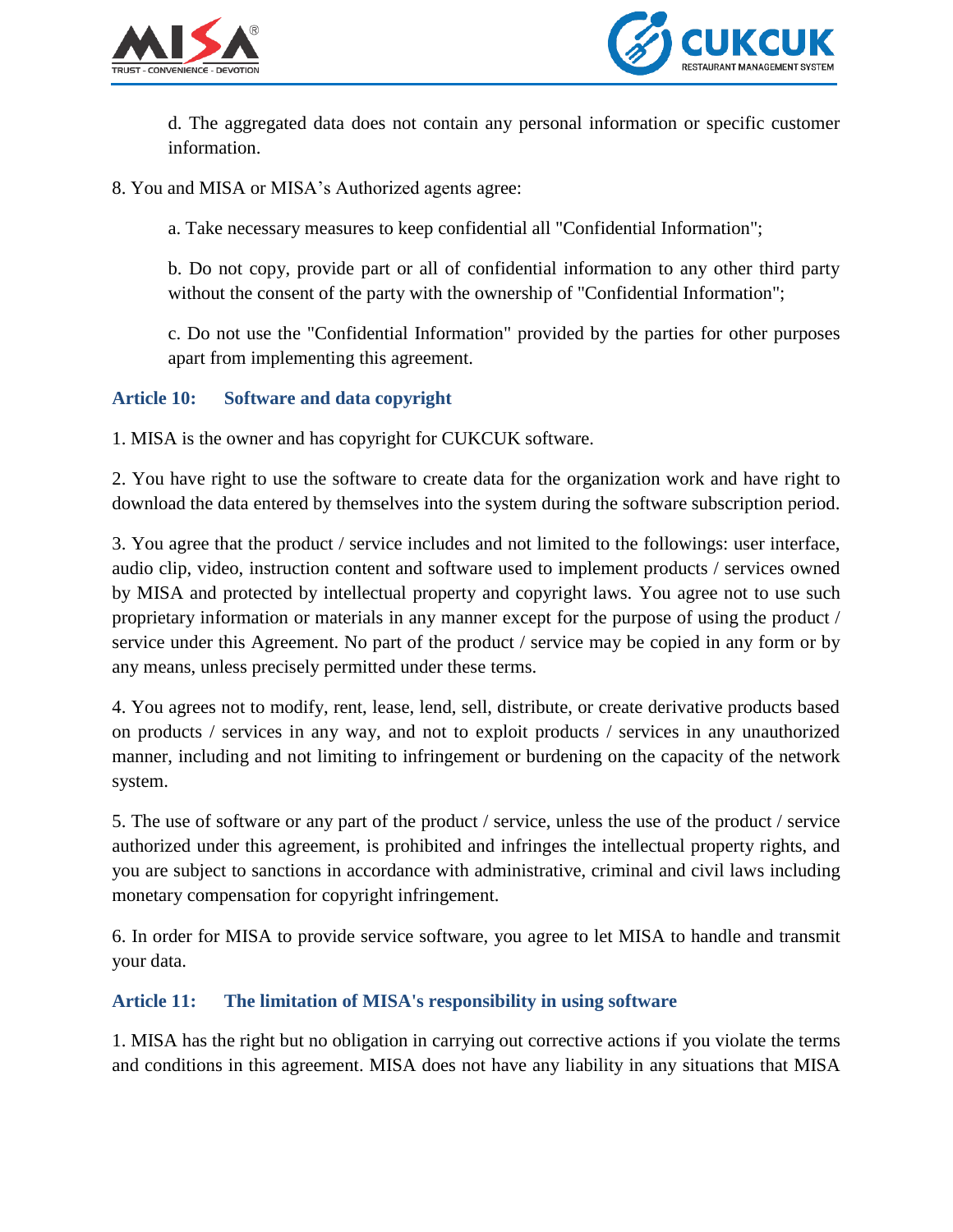



takes corrective actions. You are the only subjects responsible for accuracy, quality, integrity, legality, reliability and suitability for all of his data.

2. MISA may suggest and you may choose to agree to use features that are not yet widely released and have not been fully censored in terms of quality according to MISA procedures (Beta functions). The purpose of this is for you to censor and provide feedback to MISA. You are completely responsible for the risks when using these functions. MISA does not guarantee the correctness and completeness of Beta functions nor is responsible for errors or damages caused by the use of Beta functions.

#### **Article 12: Information / announcements**

During the time using the software, you agree to receive information / notices sent by MISA with the following content and methods:

- 1. The content of notices includes and is not limited to the following types of information:
	- a. Information about new features of the product
	- b. Information about new versions of the product
	- c. Information about related products

d. Information about the content of articles or newsletters that MISA assumes may be useful to you during the operation

- 2. Methods of sending notice include and are not limited to the following forms:
	- a. Notice directly on the product screen
	- b. Email notification
	- c. Notifications via mobile phone messages
	- d. Phone notification
	- e. Text notification
	- f. Directly meeting notification
	- g. Other forms of notification

#### **Article 13: Derivative information**

MISA is entitled to use derivative information from a part or all of the information created by yourselves when using MISA products for the purposes of research and development of the product, markets and consumer habits and other purposes that can be profitable or not profitable.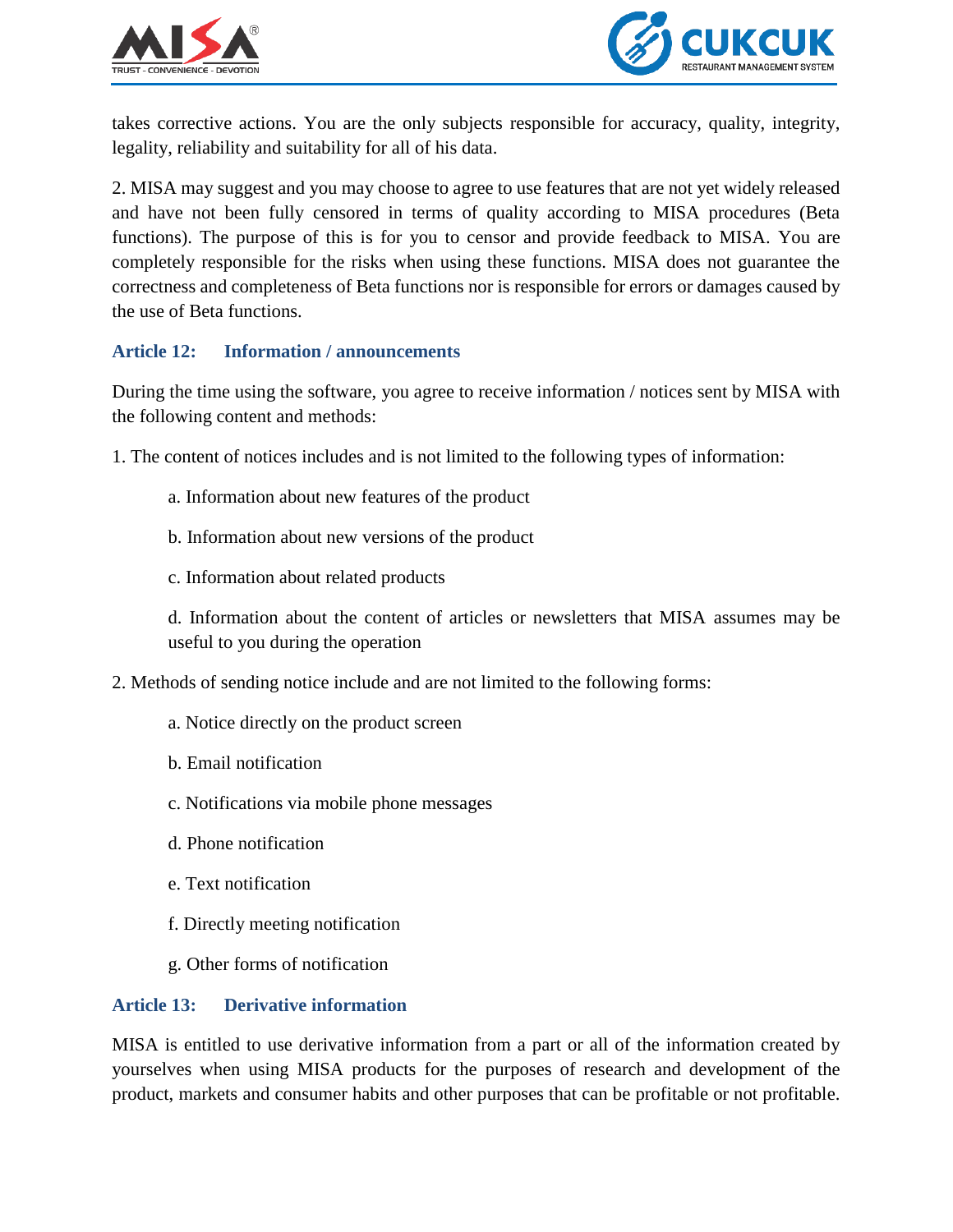



MISA commits that this derivative information does not contain any specific data regarding personal information (name, phone number, etc.), specific transactions or business confidential information as described in section 1.

# **Article 14: Limited liability and service implementation**

1. MISA does not guarantee, declare, or ensure that your use of MISA products / services will be uninterrupted or error-free, or that products / services will meet your requirements or all errors on the software and / or documents will be corrected or the overall system ensuring the operation of software products / services (including but not limited to: internet, other transmission networks, internal networks and your devices) will have no virus or harmful components.

2. MISA does not guarantee in any forms, whether explicitly or implicitly about conditions such as quality satisfaction, suitability for specific needs or non-infringement of third party. MISA services are provided to you in the form of "by status - as is" and "available - as available" for you to use. You will take full responsibility in determining whether the product / service or information generated from the product / service is correct and adequate for your intended use.

3. Under no circumstances will MISA be liable for any direct, indirect, incidental, especially, consequential or punitive damages, including but not limited to damages due to loss of revenue, profits, business advantages, operational interruption, loss of data as a result of:

- a. The use or failure to use of the product / service;
- b. Any changes to the product / service;
- c. Unauthorized access or data conversion;
- d. Delete, corrupt, or unsave data on or through the product / service;
- e. Statements or behaviours of any third party about the product / service;
- f. Any other issues related to the product / service.

4. In case MISA's product uses third party services such as weather forecast, securities, exchange rate, ..., MISA commits not to charge but does not guarantee the accuracy of the information in the application / service or the incidence that a third party has updated the system, which leads to the unstability or service downtime. Therefore, users must consider when using these services.

5. MISA is exempted from implementing the abovementioned obligations in case of force majeure stated in this agreement.

## **Article 15: Responsibility to handle security incidents**

1. In case you discover security problems of MISA software, you are responsible to immediately inform MISA by pressing Feedback button right on the product screen or calling MISA's or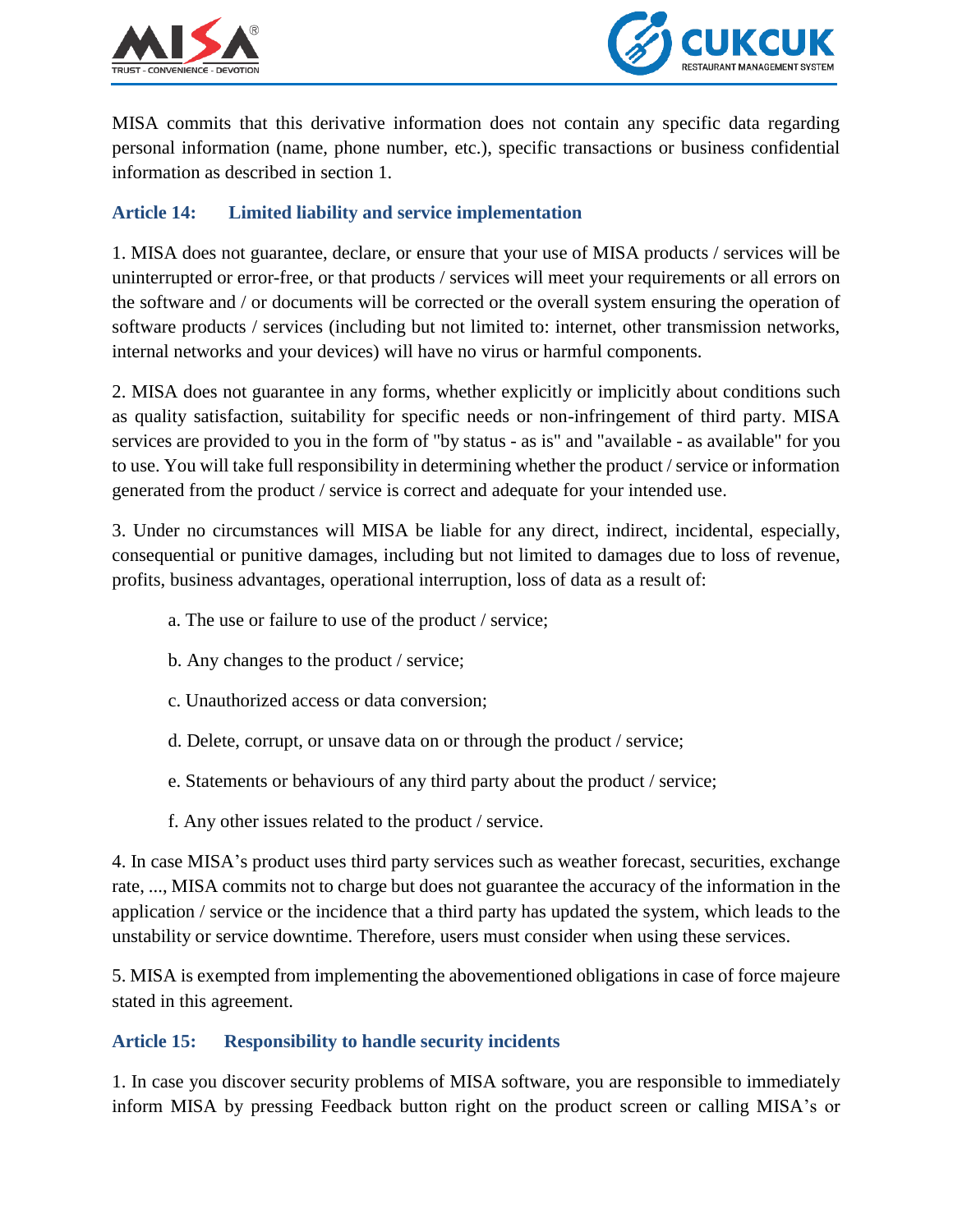



MISA's Authorized agents'staffs. Software security incidents include but are not limited to these following cases:

- a. Loss or changes of data on the software without obvious causes.
- b. Product discontinuity.
- c. Suspicion of being attacked by hackers.

2. When information security incidents occur related to MISA products, MISA will be responsible for investigating to troubleshoot and restore data to you. During the investigation and troubleshooting process, you are responsible for participating if MISA requests.

3. MISA is responsible for notifying competent authorities if MISA has suspicions about security incidents caused by hackers, computer viruses attack MISA's data center before 72 working hours from the time recognizing the problems.

## **Article 16: Services provided by the Third Partner**

1. You have right to use the services of the Third Partner MISA provided during the subscription period of the Software.

2. You need to understand that MISA provides third party services only for the purpose of increasing the utility for your using MISA Software. You may choose to use or not use the services of a Third Partner.

3. During the period of using the Third Partner's services, you need to comply with the Third Partner's conditions, regulations and instructions about providing services to you; MISA's guidelines published in the Software and accordance with current law.

4. You actively contact the Third Partner for assistance when arise problems related to delivery time, delivery status, payment transactions, lookup of balances or issues related to the approval of goods published on the e-commerce/ social network, ...

5. You actively contact MISA or other Authorized agents of MISA through supporting channels announced on the website [https://www.cukcuk.com](https://www.cukcuk.com/) when there are concerns about the use of software features stated in the user manual, which related to the Third Partner's service.

6. You are responsibile for his/her own violation, which leads to consequences or is administratively or criminally sanctioned in any case, for any reason.

7. In any case, MISA is not responsible for any direct, indirect, or incidental damages when you use the services provided by the Third Partner on the software.

8. For incidents, upgrading from the Third Partner system, the time for recovery and upgrading will be followed by the notification of the Third Partner.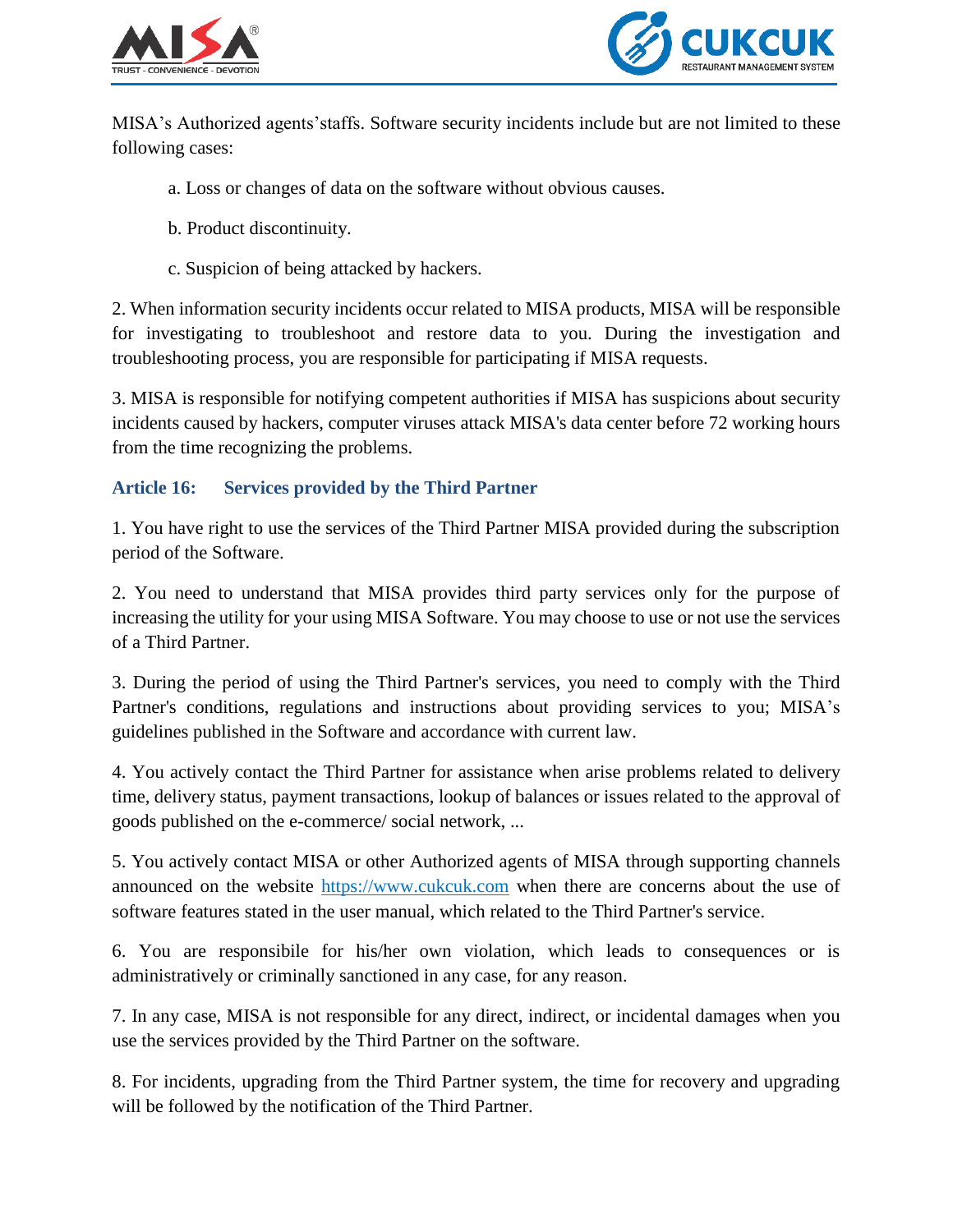



## **Article 17: Force majeure**

In case of force majeure, the two parties are not obliged to perform their responsibilities in this agreement. The two parties agreed to consider the following cases force majeure:

1. Natural disasters and enemy which intercepts, sabotages, blocks or discontinues connection to MISA's data center.

2. Extensive power outages; breakdown of telecommunication cables which causes congestion or discontinuity of telecommunication and Internet connection to MISA data center.

3. Hackers, computer viruses attack MISA's data center, which leads to interruption, block or destroy of software and data.

4. Other force majeure incidents as prescribed by law.

#### **Article 18: Suspension and termination of the agreement**

1. This agreement commences from the date you agree and terminates when all the subscriptions issued with this agreement expire. In case you use a trial domain without converting to subscription before the trial expires, this agreement will be terminated when the trial expires.

2. MISA has the power to suspend the use of the service in these following cases:

a. You do not register for renewal and pay the cost of using the product / service after 30 days overdue;

b. MISA believes that your provied service involves denial of service, spamming, illegal activities or the use of the product / service is detrimental to MISA and other persons.

3. The agreement is considered terminated in these following cases:

a. MISA unilaterally terminates the agreement because you do not complete the payment obligation to MISA under the agreement between the two parties;

b. MISA unilaterally terminates the agreement upon the request of the court and the competent authority;

c. You send a notification to request the termination of the subscription agreement to MISA or MISA's Authorized agents in writing.

4. MISA has no obligation to refund any expenses that you have paid in case of the termination of the agreement for above-mentioned reasons. MISA is only responsible for the maintenance of your data on the system for maximum 30 days from the date of termination.

#### **Article 19: Terms of amendment and supplement**